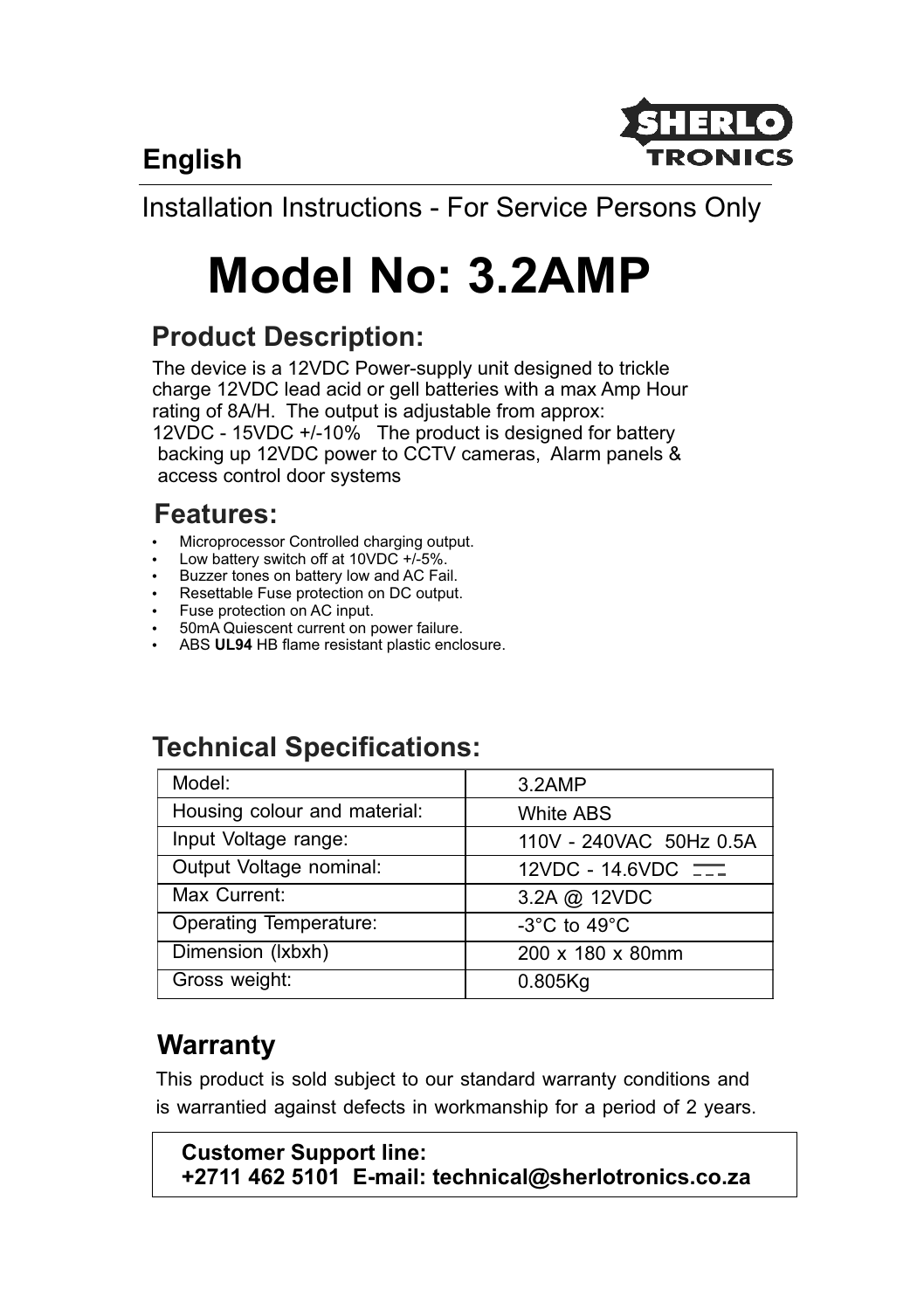#### **Top Controller Board**



#### **Note:**

Before connecting the battery, plug the unit into mains. Using a voltage meter measure Volts across the Red (+) and Black (-) battery wires to check that the charge voltage is between 13.2V-14.2V D.C. The recommended battery charge voltage is +/-13.8VDC.

5% higher or lower than 13.8VDC is acceptable. If you notice a +/-7VDC reading on your multi meter when no battery is connected, this is normal as the unit is pulsing between the PWM 100Hz charge cycle and the Constant Voltage charge cycle.

Disconnect Mains power before wiring up the equipment to the unit.

The unit will create slight internal heat on all components including its battery. Ensure that the unit has adequate ventilation when selecting the installation location.



Locate the trimmer on the bottom switch mode PCB next to the green LED. Turning clockwise will increase the voltage. You can set a voltage between 12.8V - 14.6VDC. Measure the voltage output on the DC Output terminal connectors using a multimeter.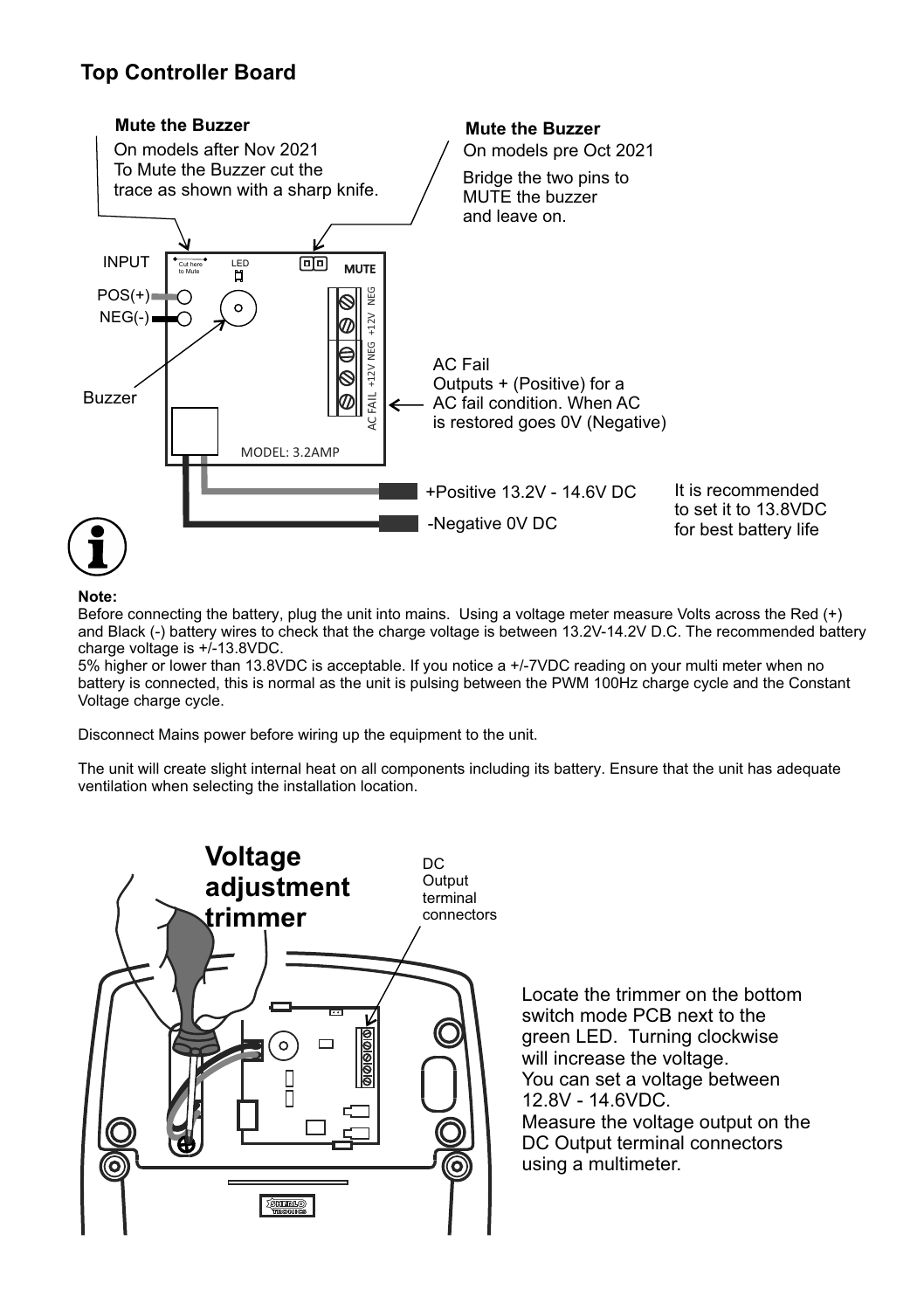## **Securing the plastic plate**

The unit is supplied with a packet of screws.

The "Plastic plate" is not screwed down so that it is easy to open up the unit to run cables out of the box or to access the mains leads or the DC input wires.

Please use the Qty 4:- 4.2 x 9.5mm Self tapper screws that are provided to screw the plastic plate securely to the "Plastic base" Only do this once you have run the cables out of the bottom of the plastic base and mounted the unit onto a secure wall using three  $(3)$  x M6 x 42 Nail in anchor or similar.



#### AUDIBLE TONES

| l POWER FAILURE | Beeps every 30 seconds                                                 |
|-----------------|------------------------------------------------------------------------|
| BATTERY CUTOFF  | 30 second WARNING Beep before the<br>unit cuts off the battery voltage |

#### **Note:**

MUTE jumper found on the top right hand side of the PCB. The Audible tones can be disabled or muted by bridging the

#### LED INDICATION

| <b>GREEN</b> | Power is on & the unit is charging the battery<br>at the correct voltage                 |
|--------------|------------------------------------------------------------------------------------------|
| ORANGE       | Power failure condition. The battery Voltage<br>is above 12V & still good                |
| <b>RFD</b>   | Power failure condition. The battery Voltage is<br>below 11.5V & is almost depleted      |
| OFF          | Power failure condition. The battery Voltage is<br>below 10V & the unit is switched off. |